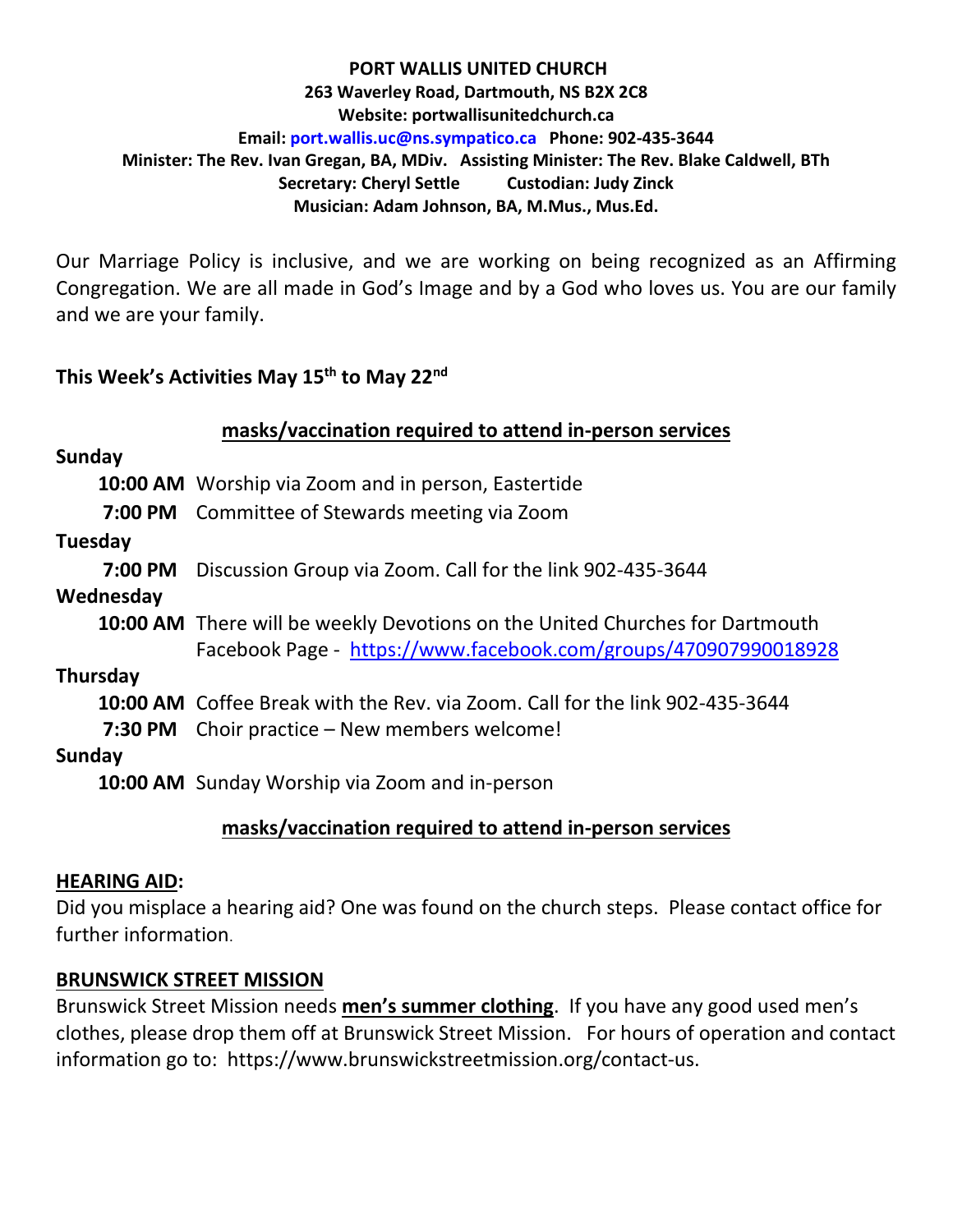## **FOOD BANK DEAL of THE WEEK**

No Frills – 15 lb bag of potatoes \$3.00. \*\*\*Always a need for breakfast cereal!!! Food donations may be dropped off at the church in the mornings, monetary donations to the food bank can be made by e-transfer or cheque to Port Wallis United Church. There is currently no further need for egg cartons. *Thank you for you support.*

## **APARTMENT FOOD DRIVE**

If you live in an apartment building and would be interested in holding a food drive in your building, please contact the church office and we will get you in touch with Paul Miller who will help you through the process.

# **SCRIPTURE READERS REQUIRED FOR SUNDAY MORNING!**

Neil Williams is coordinating volunteers for this important ministry. Neil will provide a copy of the appointed lectionary readings for each week; you will find out the exact readings we will be using ahead of time on Thursday or Friday. You will be coached through the process. Contact Neil at nwilliams@ns.sympatico.ca if you are interested.



# **CHURCH ENVELOPES:**

Your 2022 church envelopes may be picked up in the foyer after worship service or at the church on weekday mornings between 9 and 12.

**SUPPORT FOR THE UKRAINE:** Please visit<https://united-church.ca/social-action/act-now/ukraine-crisis> Online via our [secure donation page.](https://www.gifttool.com/donations/Donate?ID=1955&AID=2274&PID=6507) Phone 416-231-5931 or toll-free 1-800-268-3781 ext. 2738 and use your Visa or MasterCard. Send a cheque or money order to: The United Church of Canada Philanthropy Unit - Emergency Response

3250 Bloor Street West, Suite 200,Toronto, ON M8X 2Y4

Please be sure to note "Emergency Response—Ukraine" on the face of your cheque.

**THE KOREAN APPEAL:** The United Church of Canada has launched its Korea Peace Appeal Ten [Thousand Signature Campaign](https://united-church.ca/social-action/act-now/korea-peace-appeal) and declares, "70 years is enough. It's time to end the Korean War." The [Korea Peace Appeal](https://en.endthekoreanwar.net/) is a global campaign calling for a peace treaty that would bring a formal end to the Korean War. The campaign, supported by some 370 civil society organizations in Korea and beyond, seeks to collect 100 million signatures by 2023.

A Long-time partner in Korea, The National Council of Churches, has challenged The United Church of Canada to join them in support of the Korea Peace Appeal by adding 10,000 signatures to the online petition by this summer. United Church people across Canada are invited to [sign the appeal](https://en.endthekoreanwar.net/) and invite their communities of faith, networks and friends to join them. You can get more information here <https://united-church.ca/news/korea-peace-appeal-10000-signature-campaign-launch>